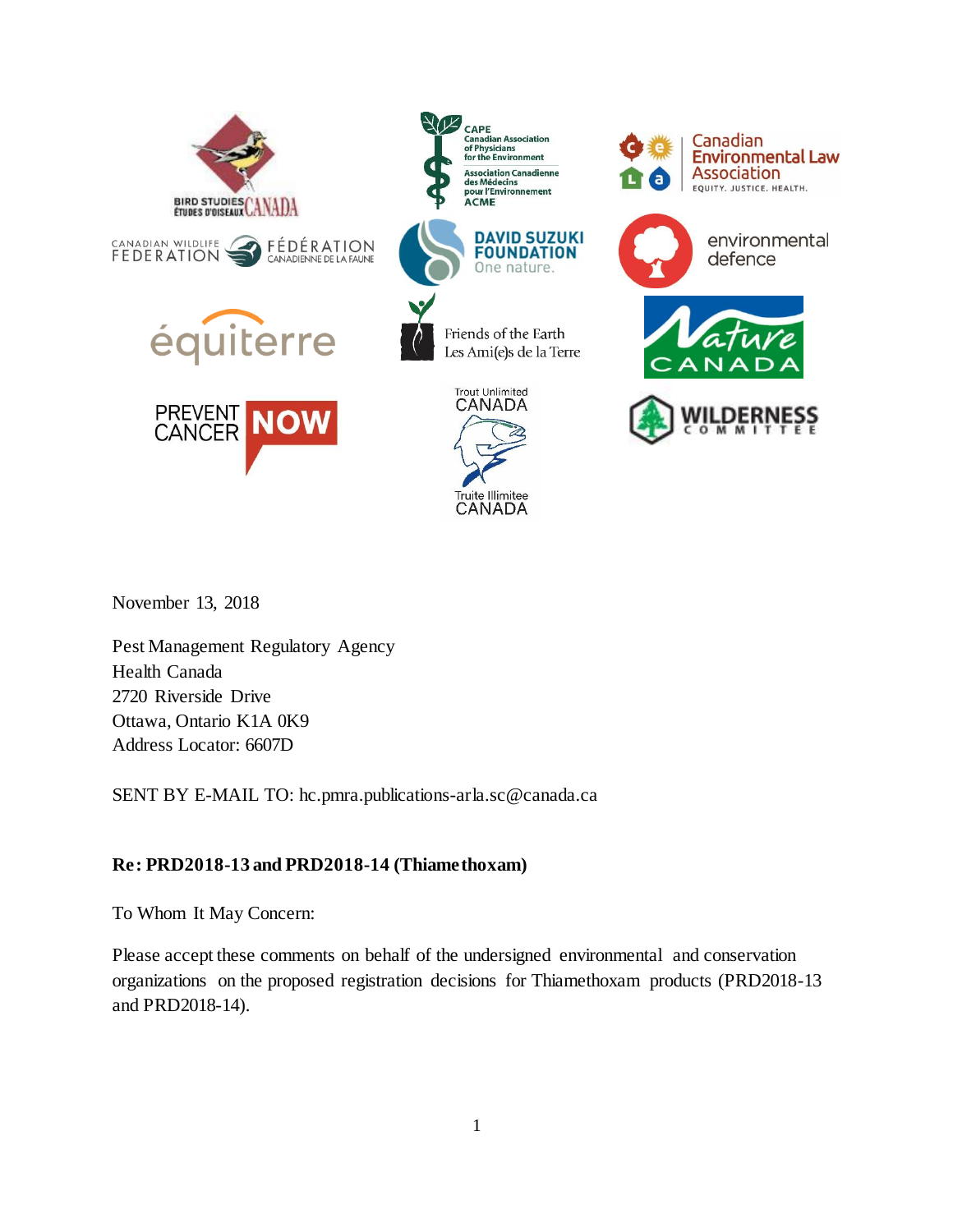## **A. The Proposed Registration Decisions do not apply the acceptable risk standard in the**  *Pest Control Products Act*

The PMRA has already concluded that nearly all uses of Thiamethoxam foliar and soil products pose unacceptable risks as documented in the proposed pollinator re-evaluation PVRD2017-24 and the aquatic invertebrates special review PSRD2018-02. The proposed registration decisions acknowledge these unacceptable risks and that they cannot be mitigated except through the use cancellations and restrictions proposed in the re-evaluation and special review.

However, inexplicably, the proposed registration decisions propose a three-year registration for all uses, subject to the finalization of the re-evaluation and special review. In one instance, the PRDs find that the uses are acceptable for the period of registration.

The acceptable risk standard must be applied under s.8 of the Pest Control Products Act at the time of the registration. A registration decision is dependent on the completion of risk assessments concluding that there is reasonable scientific certainty that no harm will occur. The PMRA has conducted risk assessments in the context of the re-evaluation and special review and concluded that the risks are unacceptable for most uses. The PMRA cannot lawfully propose to fully register those uses for three years pending the finalization of the re-evaluation and special review decisions. It must base its registration decision on the risk assessments that have been completed at the time of registration.

## **B. There is no jurisdiction for the PMRA to phase out rather than immediately de -register products in the context of a registration decision**

There is no justification in the PRDs for the conclusion that risks are acceptable for three years, but not in general as found in the re-evaluation and special reviews. The Act requires that the PMRA determine acceptable risk *prior to* registering or amending the registration of these products. The acceptable risk determination, and related amendments to uses and conditions cannot be deferred until the finalization of the re-evaluation or special review. There is no jurisdiction in the Act merely to phase out products which do not have acceptable risks in a registration decision. The period of registration is not a condition of registration under the Act and is not a proper consideration in the determination of acceptable risk. It is unlawful for the PMRA to rely on the ongoing re-evaluation and special review to defer the completion of its risk assessment in the context of a registration decision.

## **C. Conclusion/Recommendation**

Accordingly, the proposed registration decisions unlawfully defer the cancellation and restrictions on use for these products indefinitely: until the finalization and cancellations are